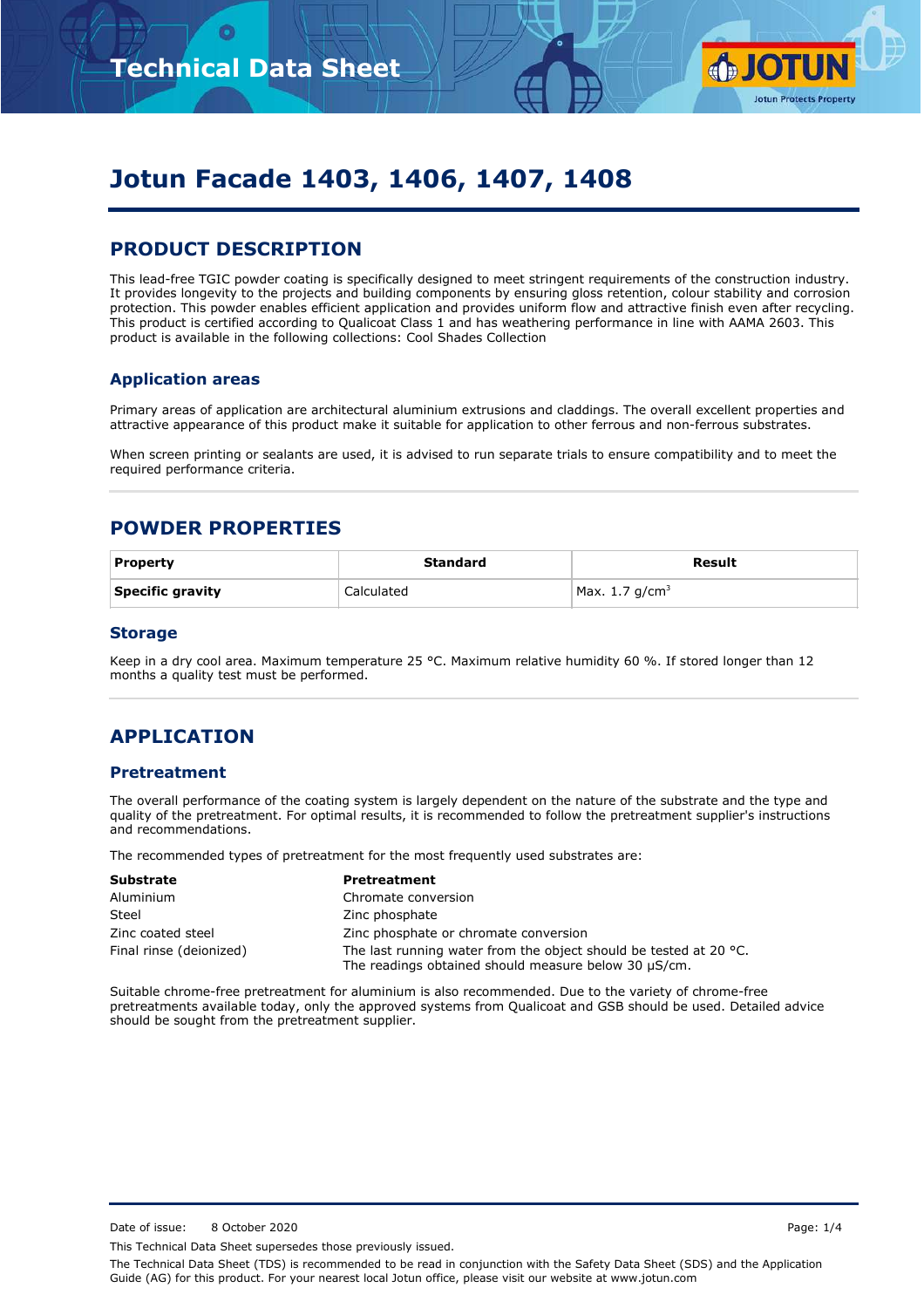

#### **Powder application**

Recommended film thickness (µm): 60-80

#### **Curing**



#### **Equipment**

Suitable for Corona or Tribo charging equipment.

### **APPEARANCE**

| Colour |                            | Available in RAL, NCS and in a wide assortment of custom-made colours, this<br>coating provides a variety of effects, including metallic. |
|--------|----------------------------|-------------------------------------------------------------------------------------------------------------------------------------------|
| Gloss  | EN ISO 2813 (60°)          | $30 \pm 5$                                                                                                                                |
|        | Series 1403<br>Series 1406 | $60 \pm 7$                                                                                                                                |
|        | Series 1407                | $77 \pm 7$                                                                                                                                |

If the significant surface is too small or unsuitable for the gloss to be measured with the glossmeter, the gloss should be compared visually with the reference sample (from the same viewing angle).

 $90 \pm 10$ 

Gloss measurements of metallic effect coatings can show deviation from original levels specified in this document and visual comparison with the reference sample is recommended.

*Gloss range used in TDS and on the label of the metallic effect coatings represents gloss of the base and not of the final finish.*

#### **PERFORMANCE**

The technical data provided below are typical for this product when applied as follows:

Series 1408

| Substrate                | Chromated aluminium panels |
|--------------------------|----------------------------|
| Substrate thickness (mm) | 0.8                        |
| Film thickness (µm)      | 60-80                      |

Typical values when tested.

| <b>Property</b> | Standard           | Result                                |
|-----------------|--------------------|---------------------------------------|
| Adhesion        | EN ISO 2409 (2 mm) | Cross-cut rating Gt0 (100 % adhesion) |
|                 |                    |                                       |

This Technical Data Sheet supersedes those previously issued.

The Technical Data Sheet (TDS) is recommended to be read in conjunction with the Safety Data Sheet (SDS) and the Application Guide (AG) for this product. For your nearest local Jotun office, please visit our website at www.jotun.com

Date of issue: 8 October 2020 Page: 2/4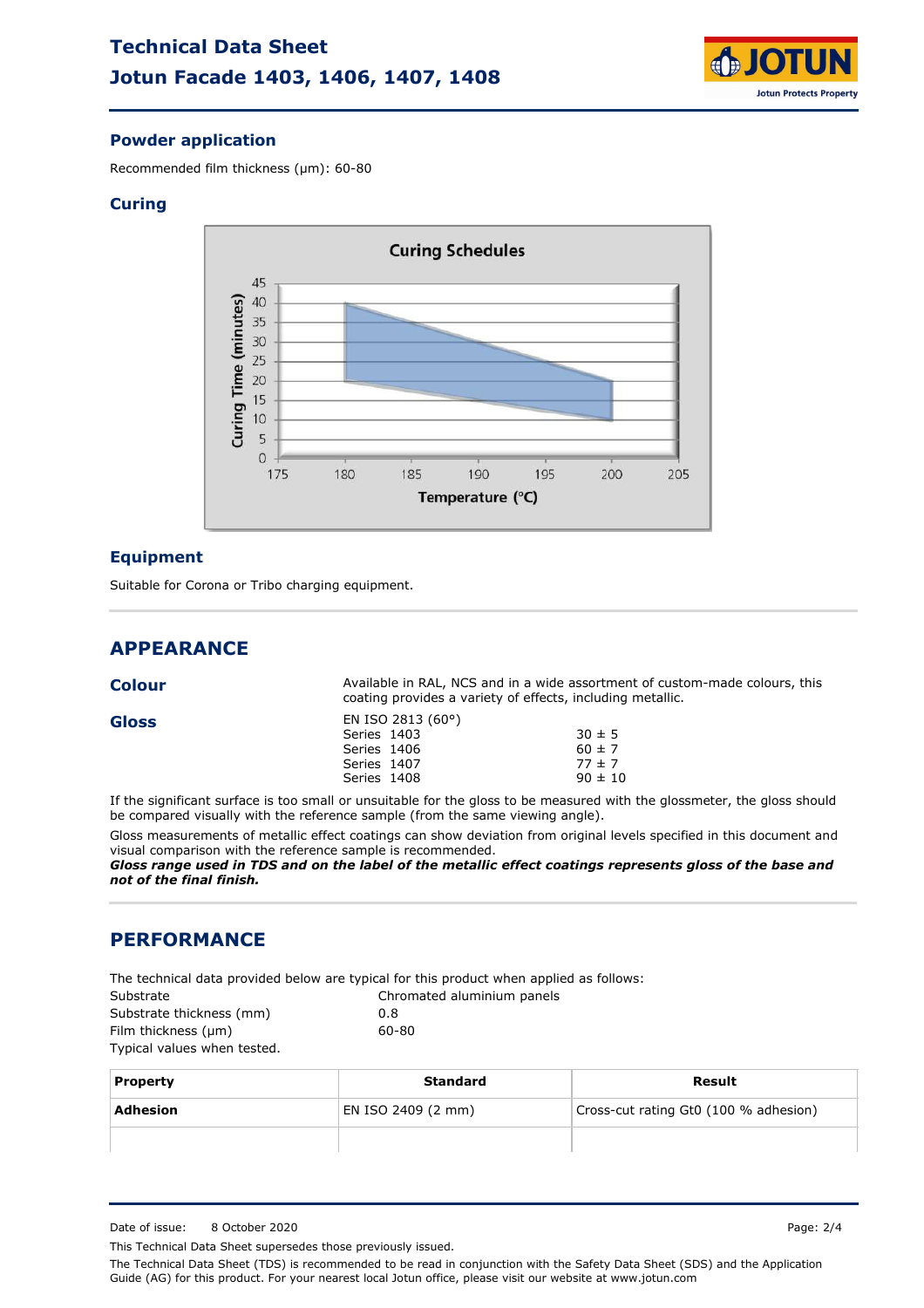## **Technical Data Sheet Jotun Facade 1403, 1406, 1407, 1408**



| <b>Impact resistance</b>                         | EN ISO 6272 / ASTM D2794<br>(impactor diameter 15.9 mm) | More than 23 inch-pounds or 2.5 Nm<br>without film cracking                                                                                                 |
|--------------------------------------------------|---------------------------------------------------------|-------------------------------------------------------------------------------------------------------------------------------------------------------------|
| <b>Cupping test</b>                              | <b>EN ISO 1520</b>                                      | Indentation depth in excess of 5 mm<br>without film cracking                                                                                                |
| <b>Flexibility</b>                               | <b>EN ISO 1519</b>                                      | Cylindrical Mandrel bending test, passes 5<br>mm Mandrel diameter                                                                                           |
| <b>Film hardness</b>                             | <b>EN ISO 2815</b>                                      | Indentation resistance according to<br>Buchholz: >80                                                                                                        |
| <b>Mortar resistance</b>                         | EN 12206-1                                              | The mortar must be easy to remove<br>without leaving any residues.                                                                                          |
| Drilling, milling and sawing<br>test             |                                                         | No flaking of coating.                                                                                                                                      |
| <b>Humidity resistance containing</b><br>$SO2$ . | EN ISO 3231 (0.2 I SO <sub>2</sub> )                    | No infiltration exceeding 1 mm on both<br>sides of the scratch after 30 cycles.                                                                             |
| <b>Humidity resistance</b>                       | EN ISO 6270-2                                           | No infiltration exceeding 1 mm on both<br>sides of the scratch after 1000 hours                                                                             |
| Acetic acid salt spray<br>resistance             | ISO 9227                                                | After 1000 hours testing - maximum 16<br>mm <sup>2</sup> infiltration over a scratch length of 10<br>cm.                                                    |
| <b>Accelerated weathering</b>                    | ISO 16474-3                                             | Cycle: 4 hours at 50 °C UV and 4 hours at<br>40 °C condensation. No chalking, excellent<br>gloss retention and colour stability after<br>300 hours testing. |
| <b>Natural weathering test</b>                   | ISO 2810 (South Florida, 27 °N)                         | No chalking, excellent gloss retention and<br>colour stability after 12 months exposure<br>(angle of 5° to South).                                          |
| <b>Total Solar Reflectance*</b>                  | ASTM G173<br><b>ASTM C 1549</b>                         | Grades 1403R, 1406R, 1407R and 1408R:<br>$TSR \geq 0.25$                                                                                                    |
| <b>Flame spread index</b>                        | <b>ASTM E84</b>                                         | Class 1 or A                                                                                                                                                |
| <b>Smoke Development Index</b>                   | <b>ASTM E84</b>                                         | Class 1 or A                                                                                                                                                |

*\* Only applicable for the colours featured in 'The Cool Shades Collection'.*

#### **Approvals**

This product is certified according to Qualicoat Class 1 and has weathering performance in line with AAMA 2603. Facade 1403 - P-0547 (TH), P1719 (ID) Facade 1407 - P-0548 (TH), P-0686 (TR), P-0469 (AE), P-1720 (ID), P-0470 (SA) Facade 1408 - P-0686 (TR), P-1720 (ID), P-0548 (TH)



#### **Additional information**

This product may be backed by a Product Performance Guarantee when applied on extruded architectural aluminium substrate. For further advice please contact your local Jotun office.

#### **Disclaimer**

Date of issue: 8 October 2020 **Page: 3/4** 

This Technical Data Sheet supersedes those previously issued.

The Technical Data Sheet (TDS) is recommended to be read in conjunction with the Safety Data Sheet (SDS) and the Application Guide (AG) for this product. For your nearest local Jotun office, please visit our website at www.jotun.com